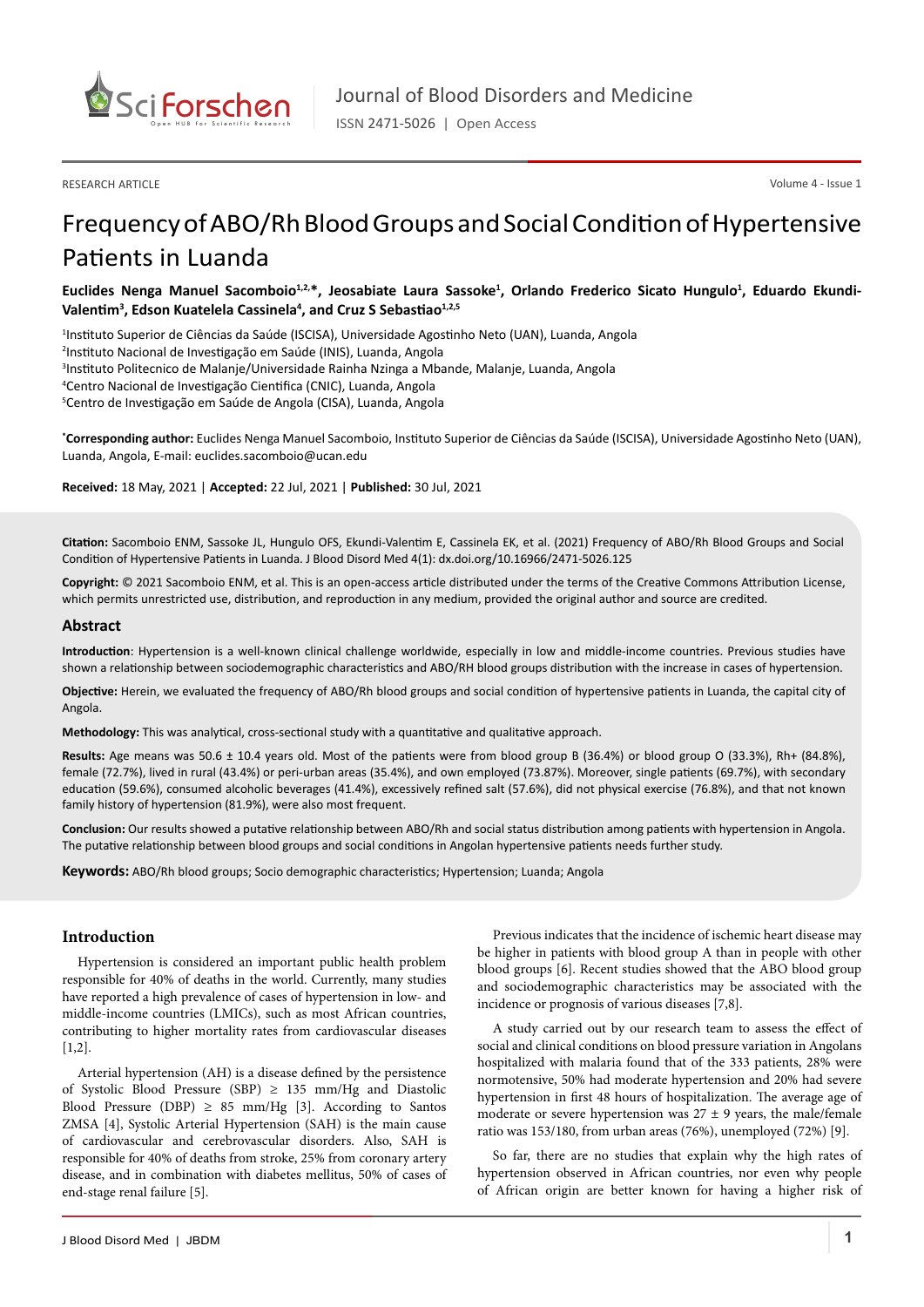

hypertension and cardiovascular disease compared to patients from high-income countries [10]. Therefore, in this study, we evaluate the frequency of ABO/Rh blood groups and social condition of hypertensive patients in Luanda, the capital city of Angola, in order to assist the health authorities in the identification of characteristic potencies associated with the emergence of cases of hypertension in different communities in Angola.

## **Methodology**

#### **Study design**

An analytical, cross-sectional study with a quantitative and qualitative approach was carried out with 99 patients with arterial hypertension admitted at Josina Machel hospital, located in Luanda, the capital city of Angola, between January to July 2020.

## **Ethics statement**

The study was reviewed and approved by the Human Research Ethics Committee of the Instituto Superior de Ciências da Saúde, Universidade Agostinho Neto (904/GD/ISCISA/UAN/ 2019) and authorized by the Pedagogical and Scientific Department of Josina Machel hospital (555/DPC/HJM/2019). All patients gave their informed consent before their inclusion in the study. All patients gave their informed consent before their inclusion in the study.

#### **Patient's enrolment criteria and sample collection**

Only patients with hypertensive disease and who are followed up in a cardiology consultation were included in the study. Hypertension was defined by the persistence of systolic blood pressure (sBP)  $\geq 140$ mm/Hg and diastolic blood pressure (dBP)  $\geq$  90 mm/Hg for more than three months. On the other hand, patients with diabetes or other cardiovascular problems were excluded. Variables such as age, gender, ABO/Rh blood group, history of risk factors such as alcohol consumption, physical exercise, excessive salt intake, and family history were obtained. An estimated 2 mL blood sample was collected for each patient using the venipuncture technique and the samples were placed in test tubes containing Ethylenediaminetetraacetic Acid (EDTA). The samples were placed in three wells and the posterior was associated with anti-A, Anti-B, and Anti-D reagents (Immucor, Portugal). The determination of the blood group was performed using the microplate technique according to the manufacturer's instructions, which is an agglutination test between the patient's serum and the anti-A, Anti-B, and Anti-D reagents of each well for phenotypic identification of blood groups (ABO and Rh).

#### **Statistical analysis**

The data obtained in this study were analyzed using SPSS v20 (IBM SPSS Statistics, USA). Absolute and relative frequencies were determined in the descriptive analysis. Normally data distribution was expressed as mean and standard deviation (SD). Chi-square (*X*<sup>2</sup> ) test was used to assess the relationship between categorical variables. All reported p-values are two-tailed and deemed significant when p<0.05.

#### **Results**

#### **ABO/Rh blood groups and sociodemographic characteristics**

A total of 99 patients met all inclusion criteria and were included in the analyses. The sociodemographic characteristics of the patients with hypertension are summarized presented in table 1. When evaluating the overall mean age of patients, we found that it was 50.6 years (SD=10.4), mostly composed of patients from blood group B (36.4%, n=34/99), followed by patients from group O (33.3%, n=33/99).  $Rh(+)$ patients were the majority in the study, representing about 84.8% (n=84/99) of patients with hypertension, the majority represented by individuals from group B (40.5%, n=34/84) and O (36.9%, n=31/84). Rh(-) patients represented only 15.2%(n=15/99) and were mostly individuals from group A (46.7%, n=7/15) and patients from group AB (26.7%, n=4/15), except in those cases of the Rh group, in no other evaluation was found the group A and AB in greater proportions than the group B and O.

The age group with the highest number of hypertensive patients was individuals over 50 years of age (51.5%, n=51/99), however, the mean age of this group did not exceed 59.2 years. The majority of the female, representing about 72.7% (n=72/99), however, males diagnosed with hypertension had the lowest mean age (45.1 years, SD=2.6), when compared to the mean age of hypertensive in women (51.8 years, SD=10.5). Hypertensive patients were mostly those who lived in rural areas (43.4%, n=43/99), followed by the patients from peri-urban areas (35.4%, n=35/99). Patients who did not have an official job (n=73.87%, n=73/99) and single (69.7%, n=69/99), were also prevalent in this studied population. About 59.6% (n=59/99) of hypertensive patients had completed secondary education, these patients had a mean age of 49.3 years (SD=8.9), moreover, illiterate patients represented  $13.1\%$ (n=13/99) and had a mean age of 61.0 (SD=7.4), on the other hand, only 6.1% (n=6/99) had the higher education level and had a mean age of 43.6 years (SD=9.7). A statistically significant relationship was observed in ABO blood groups, the Rh factor, and working conditions (p<0.05).

#### **Risk factors associated with arterial hypertension**

The putative risk factors related to hypertension are summarized in table 2. Most of the patients did not consume alcoholic beverages before being diagnosed with hypertension (58.6%, n=58) and these patients had a higher mean age (53.6 years, SD=10.3). Most of the patients (57.6%, n=57/99) reported that before diagnosis they consumed excessively refined salt (above 53% in all blood groups) and did not perform a physical exercise (76.8%, n=76/99), especially individuals with a mean age above 50.7 years (SD above 10.6), regardless of the blood group (above 60.7%). The hypertension history in direct relatives such as father, mother, brother, sister, grandparents, and uncles, was not known by most of the patients (81.9%, n=81/99), however, of the 18.2% (n=18/99) who knew of the existence of the disease in the family, they were mostly patients in group B (30.6%, n=11/36) and group O (18.2%, n=6/33). In the statistical evaluation, it was found that the frequency of blood groups and the family history of hypertension were statistically related ( $p$ <0.05), on the other hand, the other risk factors such as alcohol consumption, excessive consumption of refined salt, and the practice of physical activity were not related to the frequency of blood groups in hypertension (p>0.05).

# **Discussion**

Our data showed a general mean age was 50.6 years (SD=10.4) among patients with hypertension in Luanda, the capital city of Angola (Table 1). These findings differ from those obtained by Garcia GM, et al. [11] in which he performed the characterization of hypertensive emergency diagnosed at the Hospital do Prenda Angola, where the authors found that the mean age was  $38.62 \pm 5.49$  years. This difference may be related to Garcia's study as he studied a clinical condition that is a hypertensive emergency. In this case, a pathological condition was studied which is AH already diagnosed and followed up in consultations and it is known that with aging, the blood pressure tends to increase.

This was the first study developed by our research group, where another blood group overcomes blood group O (Table 1). In a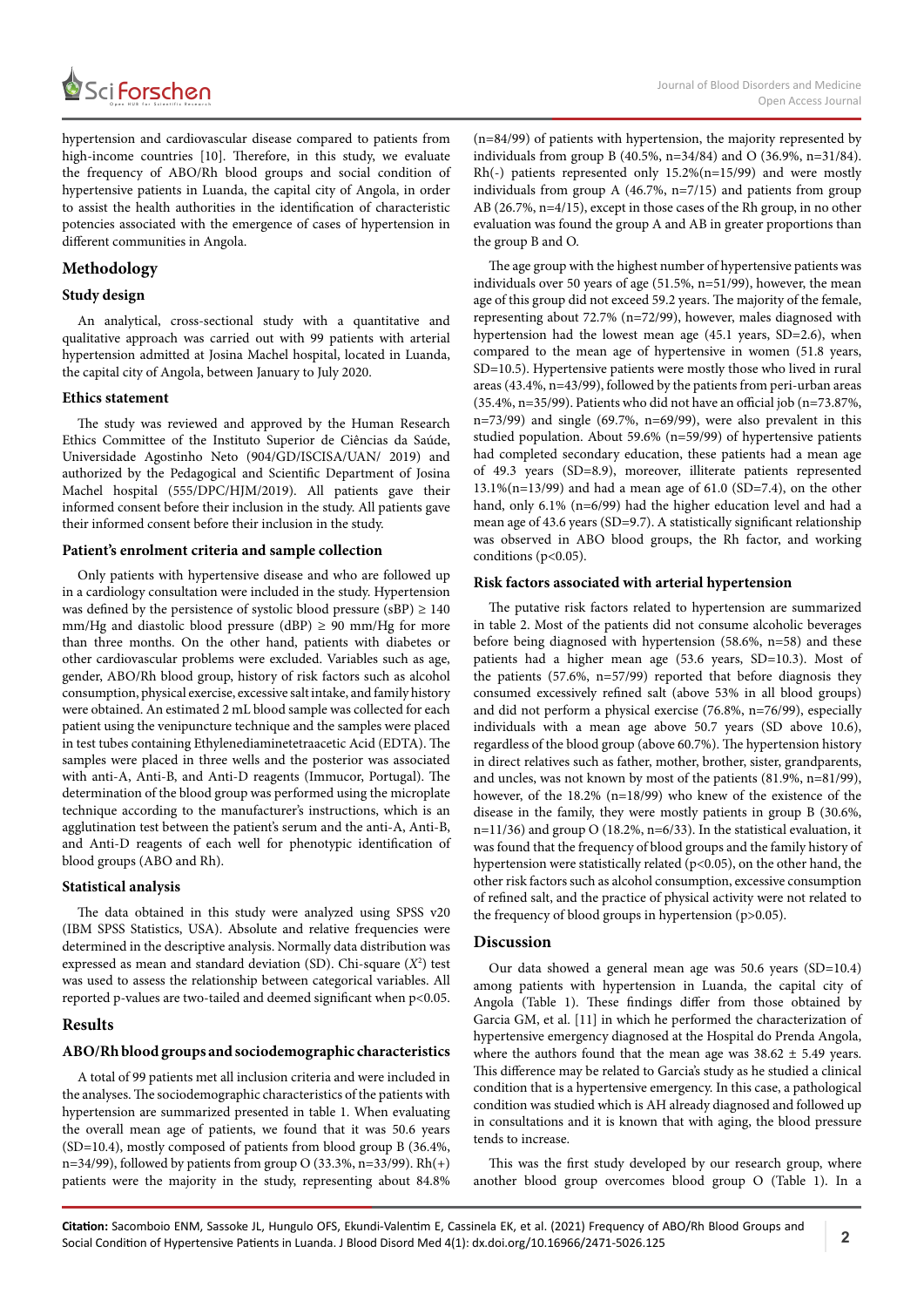

|                                    |           |                 | <b>Blood groups</b> |           |           |           |           |  |  |  |  |
|------------------------------------|-----------|-----------------|---------------------|-----------|-----------|-----------|-----------|--|--|--|--|
| Sociodemographic<br>characteristic | N (%)     | Mean age        | A (%)               | AB (%)    | B(%)      | O (%)     | p-value   |  |  |  |  |
| Overall                            | 99 (100)  | $50.6 \pm 10.4$ | 17(17.2)            | 13(13.1)  | 36(36.4)  | 33(33.3)  |           |  |  |  |  |
| <b>Rh</b> factor                   |           |                 |                     |           |           |           |           |  |  |  |  |
| <b>Negative</b>                    | 15 (15.2) | $50.5 \pm 9.4$  | 7(46.7)             | 4(26.7)   | 2(13.3)   | 2(13.3)   | $0.001*$  |  |  |  |  |
| <b>Positive</b>                    | 84 (84.8) | $50.7 \pm 10.7$ | 10 (11.9)           | 9(10.7)   | 34 (40.5) | 31 (36.9) |           |  |  |  |  |
| Age group (years)                  |           |                 |                     |           |           |           |           |  |  |  |  |
| $\leq 40y$                         | 20 (20.2) | $36.8 \pm 2.6$  | 5(25.0)             | 3(15.0)   | 6(30.0)   | 6(30.0)   | 0.849     |  |  |  |  |
| 41-50y                             | 28 (28.3) | $45.1 \pm 2.6$  | 4(14.3)             | 5(17.9)   | 11(39.2)  | 8(28.6)   |           |  |  |  |  |
| $\geq 50y$                         | 51(51.5)  | $59.2 \pm 6.3$  | 8(15.7)             | 5(9.7)    | 19(37.3)  | 19 (37.3) |           |  |  |  |  |
| Gender                             |           |                 |                     |           |           |           |           |  |  |  |  |
| Female                             | 72 (72.7) | $51.8 \pm 10.5$ | 13(18.1)            | 8(11.1)   | 28 (38.9) | 23(31.9)  | 0.669     |  |  |  |  |
| Male                               | 27(27.3)  | $47.6 \pm 9.9$  | 4(14.8)             | 5(18.5)   | 8(29.6)   | 10(37.1)  |           |  |  |  |  |
| <b>Residence</b>                   |           |                 |                     |           |           |           |           |  |  |  |  |
| Urban                              | 21(21.2)  | $51.2 \pm 8.1$  | 3(14.3)             | 3(14.3)   | 7(33.3)   | 8(38.1)   | 0.954     |  |  |  |  |
| Peri-urban                         | 35 (35.4) | $49.5 \pm 10.4$ | 7(20.0)             | 3(8.6)    | 14 (40.0) | 11 (31.4) |           |  |  |  |  |
| <b>Rural</b>                       | 43 (43.4) | $51.4 \pm 11.6$ | 7(16.3)             | 7(16.3)   | 14 (32.6) | 15 (34.8) |           |  |  |  |  |
| Occupation                         |           |                 |                     |           |           |           |           |  |  |  |  |
| Own account                        | 73 (73.7) | $50.2 \pm 9.7$  | 11(15.1)            | 12 (16.4) | 30 (41.1) | 20 (27.4) | $0.043**$ |  |  |  |  |
| <b>Employed</b>                    | 26(26.3)  | $51.8 \pm 12.3$ | 6(23.1)             | 1(3.8)    | 6(23.1)   | 13 (50.0) |           |  |  |  |  |
| <b>Marital status</b>              |           |                 |                     |           |           |           |           |  |  |  |  |
| Single                             | 69 (69.7) | $51.2 \pm 10.6$ | 14 (20.3)           | 10 (14.5) | 23 (33.3) | 22 (31.9) | 0.507     |  |  |  |  |
| <b>Married</b>                     | 30 (30.3) | $49.5 \pm 10.1$ | 3(10.0)             | 3(10.0)   | 13 (43.3) | 11 (36.7) |           |  |  |  |  |
| Education                          |           |                 |                     |           |           |           |           |  |  |  |  |
| <b>Illiterate</b>                  | 13(13.1)  | $61.0 \pm 7.4$  | 3(23.1)             | 3(23.1)   | 4(30.7)   | 3(23.1)   | 0.253     |  |  |  |  |
| Primary                            | 21 (21.2) | $50.3 \pm 12.4$ | 5(23.8)             | 1(4.8)    | 4(19.1)   | 11(52.3)  |           |  |  |  |  |
| Secondary                          | 59 (59.6) | $49.3 \pm 8.9$  | 8(13.6)             | 9(15.3)   | 24 (40.7) | 18 (30.4) |           |  |  |  |  |
| <b>Higher</b>                      | 6(6.1)    | $43.6 \pm 9.7$  | 1(16.7)             | 0(0.0)    | 4(66.6)   | 1(17.7)   |           |  |  |  |  |

\*Result was significant in the chi-square test (p<0.0001).

\*\*Result was significant in the chi-square test (p<0.05).

previous study aimed to check the sickle cell trait in people undergoing hemoglobin electrophoresis, our group found that blood group O was about 41% of the total population and all participants in this blood group were under 41 years old [12]. These data differ from the data obtained by Coelho EAF, et al. [13] where about 38% of individuals were blood group A, 12% from blood group B, 4% from blood group AB, and 46% from blood group O.

Our results showed that Rh(-) patients represented only 15.2% and were mostly individuals from blood groups A (46.7%) and AB (26.7%, n= 4/15), which is similar to Pena CM [14]. A study that verified the frequency of ABO/Rh among blood transfusion recipients at the hospital Montes Claros, observed 90% of Rh-positive and 10% was Rhnegative. However, in the study developed by Sacomboio ENM, et al. [12] in Angola, the percentage of Rh- participants was 16.9% (10/59).

In the present study, the majority of the patients was female (72.7%), which is similar to the data published by Silva SSBE, et al. [5] in hypertensive patients from two Basic Health Units in the western region of São Paulo city, where they found 62.1%, however, our data did not agree with the data obtained by Lopes E, et al. [15] where the predominant gender was male (58.8%).

Most of the patients were from rural areas (43.4%). These data do not corroborate the data presented at the African Union Conference of Health Ministers [16] on the impact of non-communicable diseases and neglected tropical diseases on the development of Africa, where hypertension levels have been reported to be structurally higher in urban environments than in rural environments, mainly because of the contextual and behavioral factors associated with urban environments, these include changes in diet and sedentary lifestyles that together create a complex system conducive to the development of hypertension.

The frequency of self-employed patients was higher (n=73.87%) (Table 1) compared to the result obtained by Pessuto J, et al. [17] when evaluating the risk factors in individuals with AH were observed that the lowest levels of hypertension occur in the most privileged social groups.

We did not found evidence of any associations between blood groups on marital status (p<0.05). Simão M, et al. [18] found that most of the patients with hypertension were single (54.1%), on the other hand, a study conducted in Brazil by Silva EC, et al. [19] to assess the prevalence of SAH and associated factors in men and women from Amazonia Legal, observed that 72.1% of the patients were married.

About 59.6% of the patients had completed secondary education, 13.1% were illiterate, and only 6.1% had a higher education level. These data corroborate with Malta DC, et al. [20] on the prevalence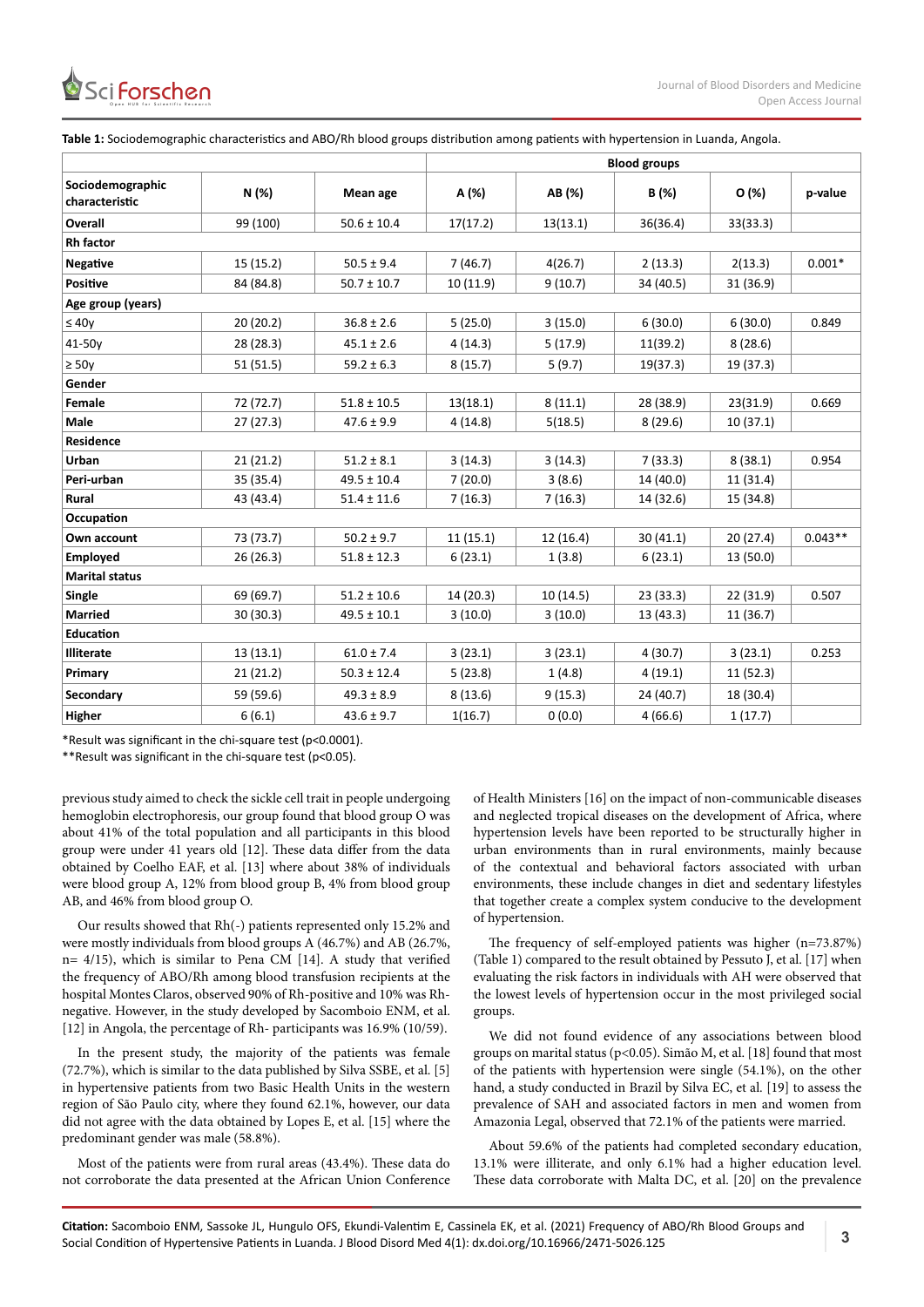|                                    |           | <b>Blood groups</b> |           |            |           |           |           |  |  |  |  |  |
|------------------------------------|-----------|---------------------|-----------|------------|-----------|-----------|-----------|--|--|--|--|--|
| Sociodemographic<br>characteristic | N (%)     | Mean age            | A (%)     | AB (%)     | B (%)     | O(%)      | p-value   |  |  |  |  |  |
| Overall                            | 99 (100)  | $50.6 \pm 10.4$     | 17 (17.2) | 13(13.1)   | 36(36.4)  | 33 (33.3) |           |  |  |  |  |  |
| Alcohol                            |           |                     |           |            |           |           |           |  |  |  |  |  |
| <b>No</b>                          | 58 (58.6) | $53.6 \pm 10.3$     | 11 (64.7) | 7(53.4)    | 20(55.6)  | 20(60.6)  | 0.902     |  |  |  |  |  |
| Yes                                | 41 (41.4) | $46.6 \pm 9.5$      | 6(35.2)   | 6(46.2)    | 16 (44.4) | 13 (39.4) |           |  |  |  |  |  |
| <b>Excessive Salt</b>              |           |                     |           |            |           |           |           |  |  |  |  |  |
| No                                 | 42 (42.4) | $50.6 \pm 9.9$      | 7(41.2)   | 6(46.2)    | 15 (41.7) | 14 (42.4) | 0.993     |  |  |  |  |  |
| Yes                                | 57 (57.6) | $50.7 \pm 10.9$     | 10 (58.8) | 7(53.8)    | 21(58.3)  | 19 (57.6) |           |  |  |  |  |  |
| <b>Exercise</b>                    |           |                     |           |            |           |           |           |  |  |  |  |  |
| <b>No</b>                          | 76 (76.8) | $51.8 \pm 10.6$     | 14 (82.4) | 11 (84.6)  | 28 (77.8) | 23 (69.7) | 0.639     |  |  |  |  |  |
| Yes                                | 23 (23.2) | $46.6 \pm 9.3$      | 3(16.6)   | 2(15.4)    | 8(22.2)   | 10(30.3)  |           |  |  |  |  |  |
| <b>Family History</b>              |           |                     |           |            |           |           |           |  |  |  |  |  |
| <b>No</b>                          | 81 (81.8) | $50.0 \pm 10.8$     | 16 (94.1) | 13 (100.0) | 25(69.4)  | 27(81.8)  | $0.040**$ |  |  |  |  |  |
| Yes                                | 18 (18.2) | $53.8 \pm 8.2$      | 1(5.9)    | 0(0.0)     | 11 (30.6) | 6(18.2)   |           |  |  |  |  |  |

**Table 2:** Previous risk factors and ABO/Rh blood groups distribution among patients with hypertension in Luanda, Angola.

\*\*The result was significant in the chi-

square test (p<0.05).

and AH associated factors in Brazilian adults, where they found that the pathology was higher in individuals with lower education degrees (38.0%). In another study, Gomez YEB [21] reported that there was a direct association between AH and education degree showing that people with a lower education level had a higher prevalence of AH and only 15.1% among those that have 12 or more years of schooling.

In this study, we found that 41.4% consumed alcoholic beverages (Table 2). Data similar to those were obtained by Simão M, et al. [19] among students in the city of Lubango-Angola where it was found that the consumption of alcoholic beverages was 40.6%. Most of the patients with hypertension (57.6%) reported that before diagnosis they consumed excessively refined salt (above 53% in all blood groups). This finding overcame the data obtained by Celestini A [22] which 24.9% of patients from Pelotas - RS revealed that they do not add salt to food. However, about 42.3% of the patients stated that they consumed salt, data slightly lower than the results of Coca AL, et al. [23] where food consumption and its influence on the control of AH in adults and elderly of both sexes in a basic health unit in Dourados were addressed. It was reported that the salt intake in males was 60% and in females 66.7%.

Most patients with hypertension reported that before diagnosis they did not perform a physical exercise (76.8%). This data differs from Carvalho ACC, et al. [3], on the population's perception of SAH and its risk factors, where the vast majority (85.71%) practices some physical activity for five days a week for at least 30 minutes. Most patients (81.9%) do not know of the existence of the disease in the family (Table 2). These results differ from those obtained by Almeida A [24], on the prevalence of SAH in a family health strategy in Minas Gerais, where they found that 32% of hypertensive patients had a family history of the disease.

Our study has potential limitations. The sample size is one of the limitations of our study. Also, our study was carried out in only one health unit, which does not represent all patients in Luanda or other regions of Angola. The degree of the disease has not been determined, which limited other analyzes of the study. Due to resource limitations, we did not perform other laboratory tests to assess the condition of the studied patients, which would allow more clinical information. Therefore, more studies are needed to further describe the social characteristics and blood groups in patients with hypertension in Angola. These studies can provide details of the characteristics and possible risk factors associated with the development of the disease that can be used by public health policymakers to help reduce the increase in individuals with hypertension in Angola.

# **Conclusion**

Our findings showed a relationship between ABO/Rh and social status distribution among patients with hypertension in Angola. However, this relationship needs further investigation in a larger population and different regions of Angola.

#### **Acknowledgment**

Thank the participants for accepting to participate in the study and for providing all the information necessary for this study to become a reality. Moreover, the authors would like to thank the management and all workers of Josina Machel Hospital for institutional support. We are grateful for the scientific support given by INIS/CISA researchers.

#### **References**

- 1. [Guwatudde D, Nankya-Mutyoba J, Kalyesubula R, Laurence C,](https://pubmed.ncbi.nlm.nih.gov/26637309/) [Adebamowo C, et al. \(2015\) The burden of hypertension in sub-](https://pubmed.ncbi.nlm.nih.gov/26637309/)[Saharan Africa: A four-country cross sectional study. BMC Public](https://pubmed.ncbi.nlm.nih.gov/26637309/) [Health 15: 1211.](https://pubmed.ncbi.nlm.nih.gov/26637309/)
- 2. [Cappuccio FP, Miller MA \(2016\) Cardiovascular disease and](https://pubmed.ncbi.nlm.nih.gov/27001886/) [hypertension in sub-Saharan Africa: Burden, risk and interventions.](https://pubmed.ncbi.nlm.nih.gov/27001886/) [Intern Emerg Med 11: 299-305.](https://pubmed.ncbi.nlm.nih.gov/27001886/)
- 3. Carvalho ACC, Filho RM, Bastos VP (2011) Manual of clinical orientation: arterial and systemic hypertension.
- 4. Santos ZMSA (2011) Hypertension A Public Health Problem. Brazilian J Health Promot 24: 285-286.